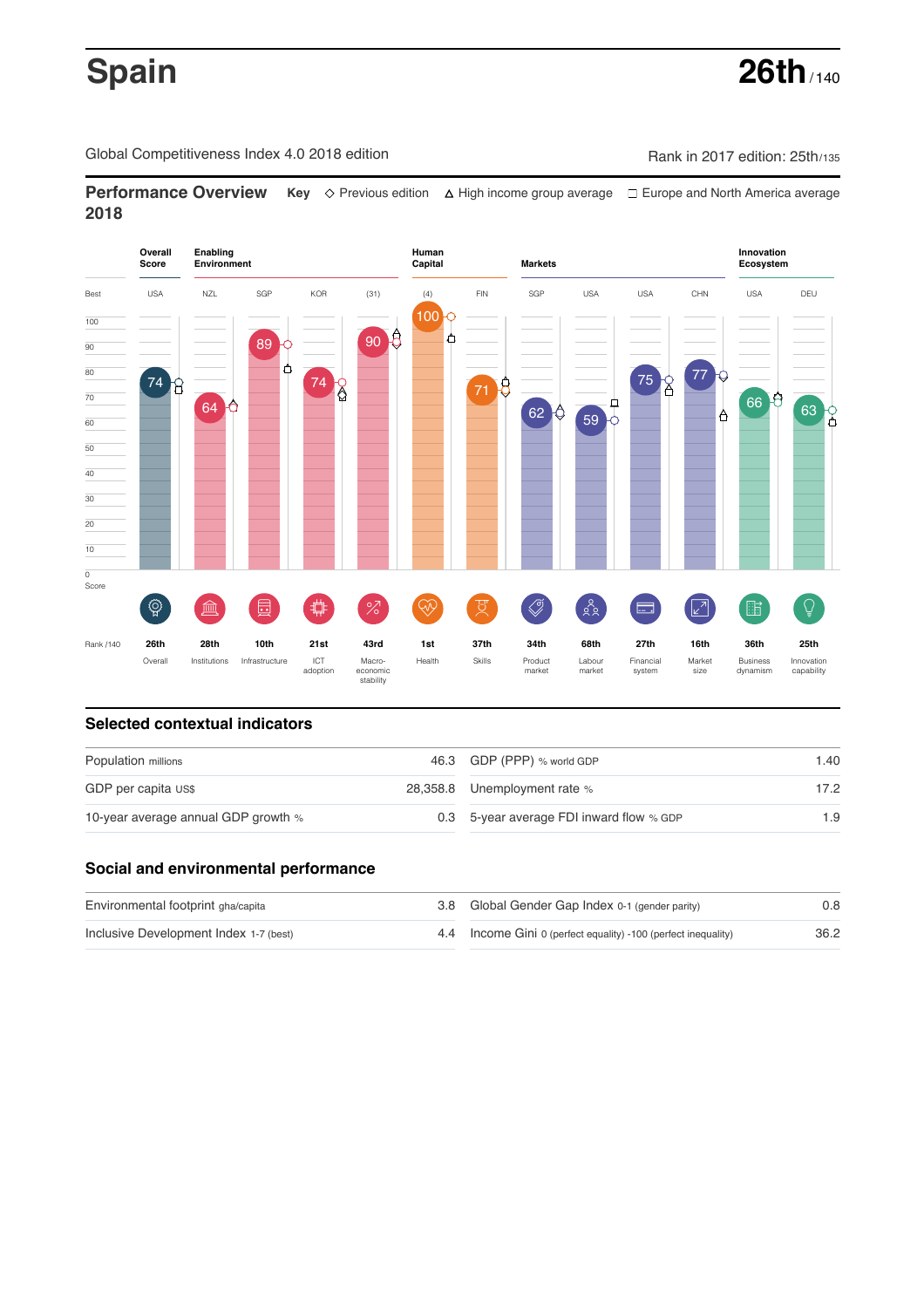# **Spain 26th**/140

| <b>Index Component</b>                                                   | Value     | Score *                  | Rank/140     | <b>Best Performer</b>         |
|--------------------------------------------------------------------------|-----------|--------------------------|--------------|-------------------------------|
| 無<br>Pillar 1: Institutions 0-100 (best)                                 |           | 64.5 $\sqrt{ }$          | 28           | <b>New Zealand</b>            |
| 1.01 Organized crime 1-7 (best)                                          | 5.4       | $73.5 +$                 | 31           | Finland                       |
| 1.02 Homicide rate /100,000 pop.                                         | 0.6       | 99.5 ↑                   | 16           |                               |
| 1.03 Terrorism incidence 0 (very high) -100 (no incidence)               | 98.3      | 98.3 $\sqrt{ }$          | 99           | Multiple (9)<br>Multiple (24) |
| 1.04 Reliability of police services 1-7 (best)                           | 6.1       | 85.6 $\sqrt{ }$          | 10           | Finland                       |
|                                                                          | 56.9      | 56.9 $\sqrt{ }$          | 29           | Australia                     |
| 1.05 Social capital 0-100 (high)                                         | 88.5      | $88.5 =$                 | 8            |                               |
| 1.06 Budget transparency 0-100 (best)                                    | 4.1       | 51.8 $\sqrt{ }$          | 59           | Multiple (2)<br>Finland       |
| 1.07 Judicial independence 1-7 (best)                                    | 3.0       | $32.7 +$                 | 89           | Finland                       |
| 1.08 Efficiency of legal framework in challenging regulations 1-7 (best) | 20.5      | 79.5 ↓                   | 28           |                               |
| 1.09 Freedom of the press 0-100 (worst)                                  |           |                          |              | Norway                        |
| 1.10 Burden of government regulation 1-7 (best)                          | 2.7       | 28.5 ↓                   | 120          | Singapore                     |
| 1.11 Efficiency of legal framework in settling disputes 1-7 (best)       | 3.5       | 41.3 $\sqrt{ }$          | 80           | Singapore                     |
| 1.12 E-Participation Index 0-1 (best)                                    | 0.98      | 98.3 ↑                   | 5            | Multiple (3)                  |
| 1.13 Future orientation of government 1-7 (best)                         | 3.4       | 40.1 $\sqrt{ }$          | 89           | Singapore                     |
| 1.14 Incidence of corruption 0-100 (best)                                | 57.0      | 57.0 ↓                   | 38           | New Zealand                   |
| 1.15 Property rights 1-7 (best)                                          | 4.5       | 58.0 ↓                   | 60           | Finland                       |
| 1.16 Intellectual property protection 1-7 (best)                         | 4.4       | 57.0 ↓                   | 53           | Finland                       |
| 1.17 Quality of land administration 0-30 (best)                          | 22.5      | $75.0 =$                 | 31           | Singapore                     |
| 1.18 Strength of auditing and reporting standards 1-7 (best)             | 5.2       | 69.3 ↑                   | 41           | Finland                       |
| 1.19 Conflict of interest regulation 0-10 (best)                         | 6.3       | $63.0 =$                 | 45           | Multiple (2)                  |
| 1.20 Shareholder governance 0-10 (best)                                  | 7.7       | $77.0 =$                 | 10           | Kazakhstan                    |
| 圓<br>Pillar 2: Infrastructure 0-100 (best)                               |           | 89.1 ↑                   | 10           | Singapore                     |
| 2.01 Road connectivity index 0-100 (best)                                | 99.0      | $99.0 =$                 | 3            | <b>United States</b>          |
| 2.02 Quality of roads 1-7 (best)                                         | 5.6       | 77.1 ተ                   | 13           | Singapore                     |
| 2.03 Railroad density km of roads/square km                              | 30.9      | $77.3 =$                 | 25           | Multiple (20)                 |
| 2.04 Efficiency of train services 1-7 (best)                             | 5.4       | $73.5 \downarrow$        | 10           | Switzerland                   |
| 2.05 Airport connectivity score                                          | 813,743.0 | $100.0 =$                | 8            | Multiple (8)                  |
| 2.06 Efficiency of air transport services 1-7 (best)                     | 5.6       | 76.6 ↑                   | 18           | Singapore                     |
| 2.07 Liner Shipping Connectivity Index 0-157.1 (best)                    | 82.2      | 82.2 ↑                   | 11           | Multiple (4)                  |
| 2.08 Efficiency of seaport services 1-7 (best)                           | 5.2       | 70.7 ↓                   | 20           | Singapore                     |
| 2.09 Electrification rate % pop.                                         | 100.0     | $100.0 =$                | $\mathbf{1}$ | Multiple (66)                 |
| 2.10 Electric power transmission and distribution losses % output        | 9.4       | 94.3 $\uparrow$          | 57           | Multiple (9)                  |
| 2.11 Exposure to unsafe drinking water % pop.                            | 0.7       | $100.0 =$                | 18           | Multiple (23)                 |
| 2.12 Reliability of water supply 1-7 (best)                              | 6.4       | 90.4 $\downarrow$        | 20           | Switzerland                   |
| ₽<br>Pillar 3: ICT adoption 0-100 (best)                                 |           | 73.8 ↑                   | 21           | Korea, Rep.                   |
| 3.01 Mobile-cellular telephone subscriptions /100 pop.                   | 113.2     | $94.4$ ↑                 | 79           | Multiple (68)                 |
| 3.02 Mobile-broadband subscriptions /100 pop.                            | 95.5      | n/a                      | 31           | <b>United Arab Emirates</b>   |
| 3.03 Fixed-broadband Internet subscriptions /100 pop.                    | 31.2      | 62.4 $\uparrow$          | 23           | Switzerland                   |
| 3.04 Fibre Internet subscriptions /100 pop.                              | 10.7      | n/a                      | 19           | Korea, Rep.                   |
| 3.05 Internet users % pop.                                               | 80.6      | 80.6 个                   | 27           | Iceland                       |
| <sup>%</sup> Pillar 4: Macroeconomic stability 0-100 (best)              |           | 90.0 $\uparrow$          | 43           | Multiple (31)                 |
| 4.01 Inflation annual % change                                           | 0.9       | 100.0 $\uparrow$         | $\mathbf{1}$ | Multiple (74)                 |
| 4.02 Debt dynamics 0-100 (best)                                          | 80.0      | $80.0 =$                 | 43           | Multiple (36)                 |
|                                                                          |           |                          |              |                               |
| Qv<br>Pillar 5: Health 0-100 (best)                                      |           | $100.0 =$                | 1            | Multiple (4)                  |
| 5.01 Healthy life expectancy years                                       | 72.6      | $100.0 =$                | 3            | Multiple (4)                  |
| 섯<br>Pillar 6: Skills 0-100 (best)                                       |           | $70.7$ ↑                 | 37           | <b>Finland</b>                |
| 6.01 Mean years of schooling Years                                       | 9.9       | $66.1 =$                 | 60           | Finland                       |
| 6.02 Extent of staff training 1-7 (best)                                 | 3.8       | 47.1 ↑                   | 70           | Switzerland                   |
| 6.03 Quality of vocational training 1-7 (best)                           | 4.4       | $55.9$ ↑                 | 50           | Switzerland                   |
| Skillset of graduates 1-7 (best)<br>6.04                                 | 4.3       | 55.8 $\uparrow$          | 47           | Switzerland                   |
| 6.05 Digital skills among population 1-7 (best)                          | 4.2       | 53.7 $\uparrow$          | 71           | Sweden                        |
| Ease of finding skilled employees 1-7 (best)<br>6.06                     | 4.6       | 60.2 ↑                   | 41           | <b>United States</b>          |
| 6.07 School life expectancy Years                                        | 17.9      | $99.3 \text{ } \Upsilon$ | 10           | Multiple (9)                  |
| 6.08 Critical thinking in teaching 1-7 (best)                            | 3.0       | 33.5 $\sqrt{ }$          | 101          | <b>United States</b>          |
| 6.09 Pupil-to-teacher ratio in primary education Ratio                   | 13.2      | $92.0 =$                 | 34           | Multiple (6)                  |